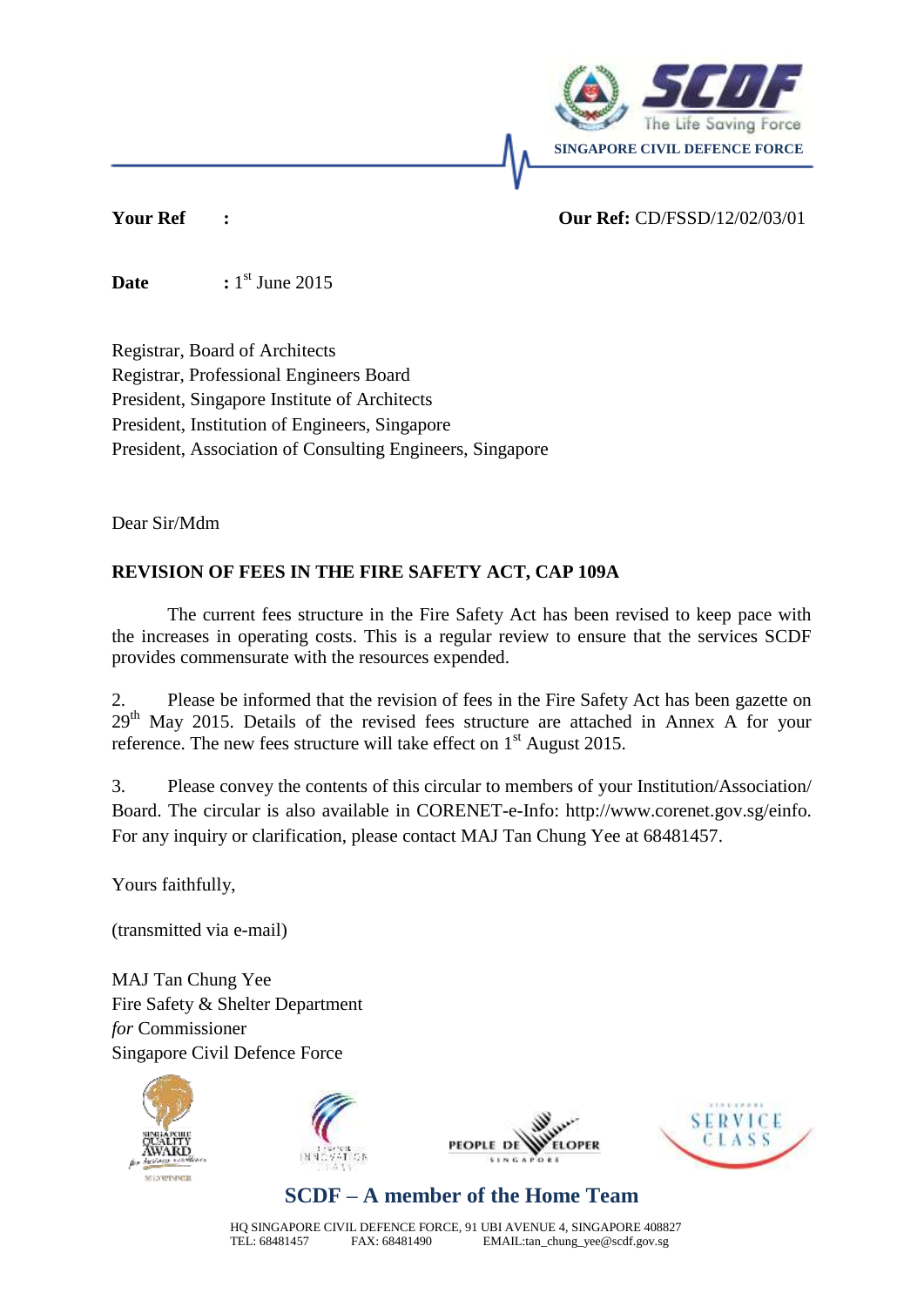

cc

CEO, BCA CEO, URA CEO, HDB CEO, JTC CE, LTA CE, SPRING Singapore President, REDAS President, IFE President, SISV President, FSMAS President, SCAL Honorary Secretary, SPM SCDF Fire Safety Standing Committee









# **SCDF – A member of the Home Team**

HQ SINGAPORE CIVIL DEFENCE FORCE, 91 UBI AVENUE 4, SINGAPORE 408827<br>TEL: 68481457 FAX: 68481490 EMAIL:tan\_chung\_yee@scdf.gov.sg EMAIL: tan\_chung\_yee@scdf.gov.sg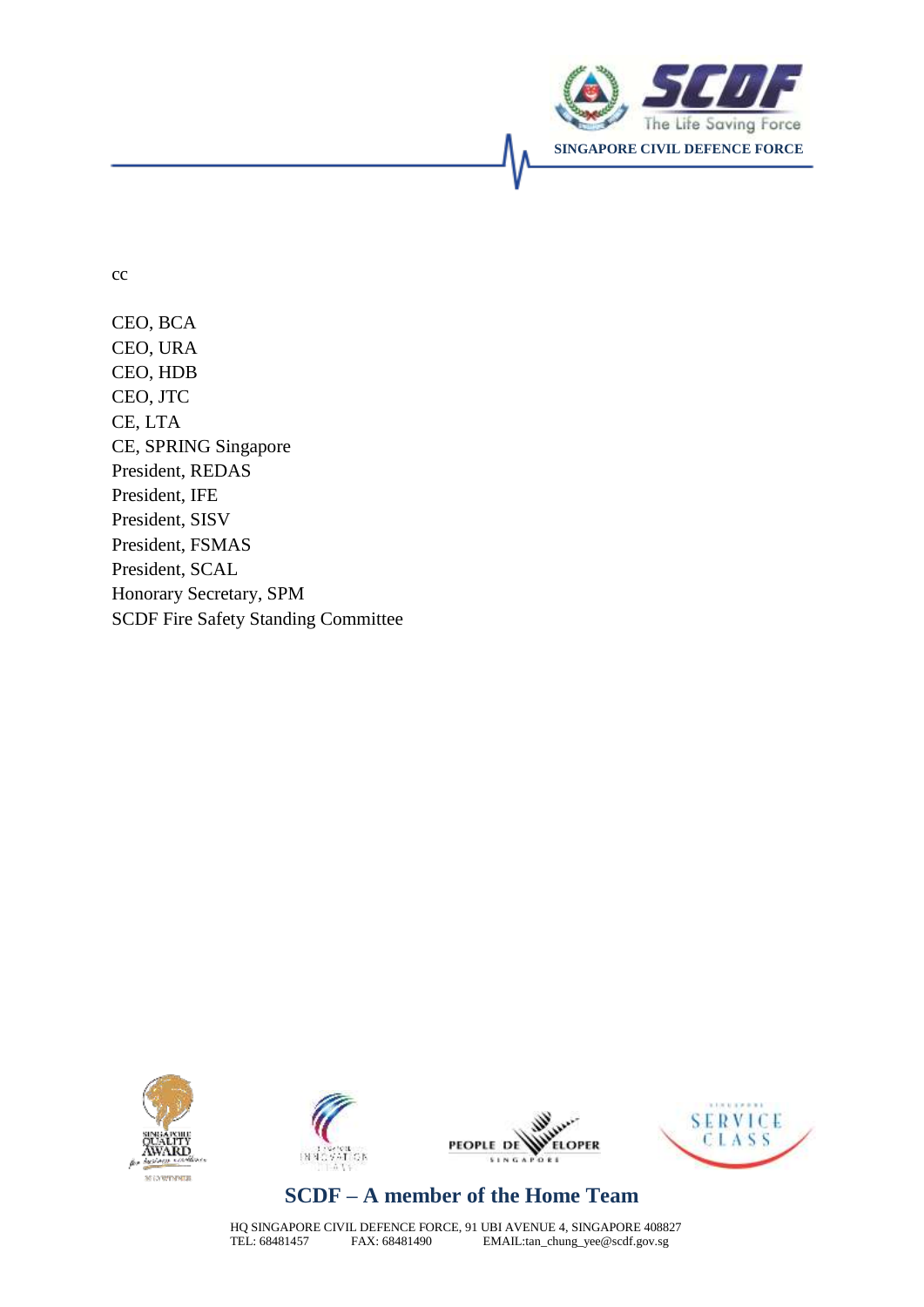

### Annex A

| S/N                                                             | <b>Description of Fee</b>                                                  |       | <b>Current Fee in Fire Safety Act</b>                     | <b>Revised Fee</b> |  |  |
|-----------------------------------------------------------------|----------------------------------------------------------------------------|-------|-----------------------------------------------------------|--------------------|--|--|
| Pipeline Plan Fees                                              |                                                                            |       |                                                           |                    |  |  |
| $\mathbf{1}$                                                    | Application for approval of plans for<br>pipeline within tunnel or shelter | \$150 | per 100 square metres<br>of floor area or part<br>thereof | \$160              |  |  |
| $\overline{2}$                                                  | Application for approval of plans for<br>pipeline in the open              | \$75  | per application                                           | \$90               |  |  |
| 3                                                               | Application for alterations and<br>additions to existing pipelines         | \$75  | per application                                           | \$90               |  |  |
| Approval of Plans                                               |                                                                            |       |                                                           |                    |  |  |
| $\overline{4}$                                                  | Application for approval of plans for<br>fire safety works                 | \$150 | per 100 square metres<br>of floor area or part<br>thereof | \$160              |  |  |
| 5                                                               | Application for approval of plans<br>with fire protection works            | \$75  | per storey                                                | \$90               |  |  |
| 6                                                               | Application for lodgement of plan<br>with minor works                      | \$75  | per storey                                                | \$90               |  |  |
| $\boldsymbol{7}$                                                | Application for approval of deviation                                      | \$75  | per storey                                                | \$90               |  |  |
| 8                                                               | Application for alterations and<br>additions to existing building          | \$75  | per storey                                                | \$90               |  |  |
| 9                                                               | Application for change of use-<br>Permanent                                | \$75  | per storey                                                | \$90               |  |  |
| 10                                                              | Application for approval of building<br>material                           | \$100 | per application                                           | \$145              |  |  |
| 11                                                              | <b>Application for Waiver</b>                                              | \$110 | per application                                           | \$160              |  |  |
| Change of Use-Temporary                                         |                                                                            |       |                                                           |                    |  |  |
| 12                                                              | Application for change of use-<br>Temporary                                | \$55  | per application                                           | \$80               |  |  |
| Licence for Transportation of Petroleum and Flammable Materials |                                                                            |       |                                                           |                    |  |  |
| 13                                                              | Licence to transport any petroleum<br>or flammable material or both        | \$77  | per licensed vehicle                                      | \$105              |  |  |





**WHELE** W PEOPLE DE **ELOPER** 



# **SCDF – A member of the Home Team**

HQ SINGAPORE CIVIL DEFENCE FORCE, 91 UBI AVENUE 4, SINGAPORE 408827<br>TEL: 68481457 FAX: 68481490 EMAIL:tan\_chung\_yee@scdf.gov.sg EMAIL:tan\_chung\_yee@scdf.gov.sg